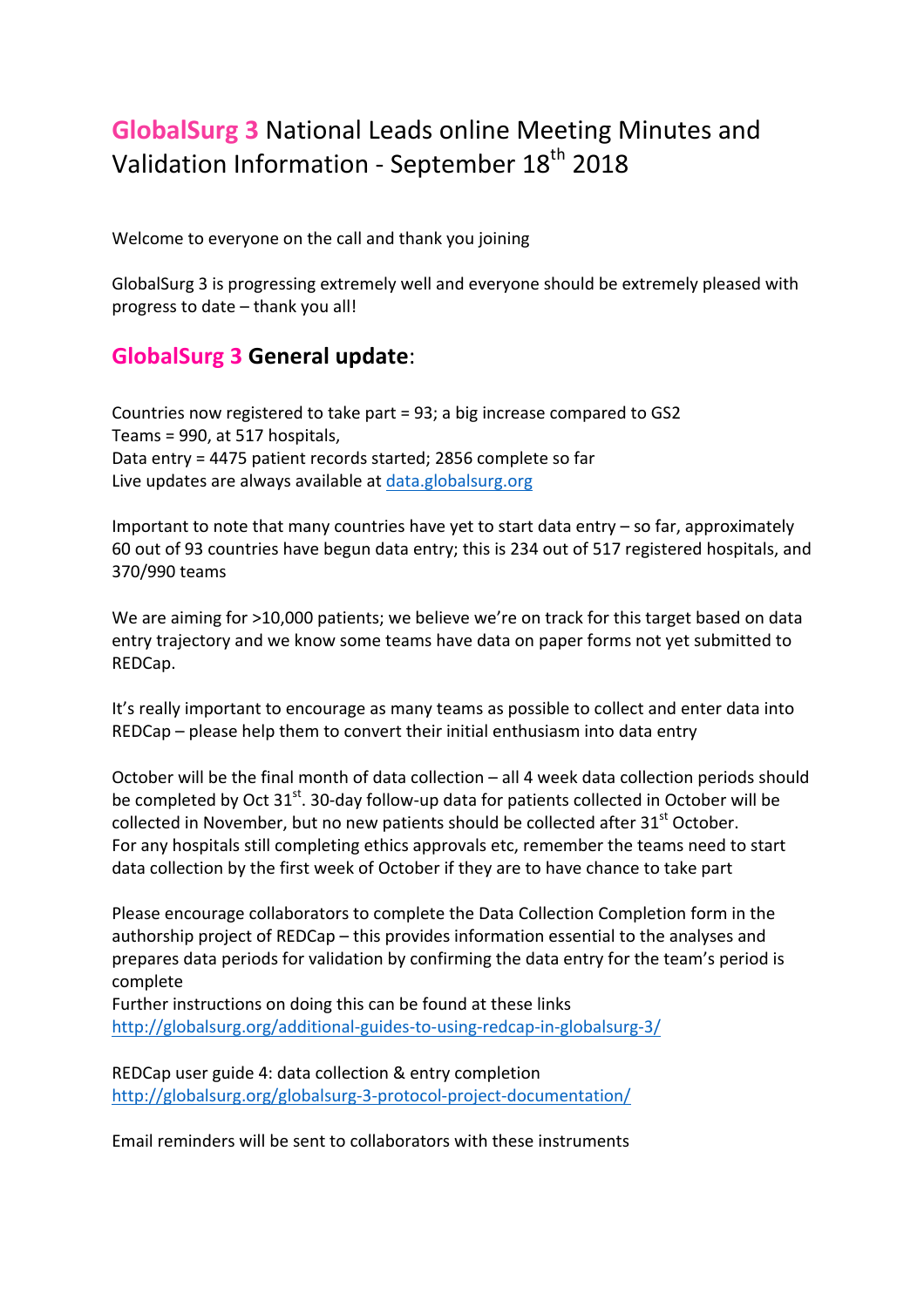Essential for all National Leads not in a data collection team to send us their ORCID ID and details for the purposes of the authorship list. A REDCap survey to collect national lead ORCID IDs has been circulated previously; a reminder to those who have not yet completed will be emailed in the next few days

# **GlobalSurg 3 Validation Exercise**

The purpose of validation exercise is to demonstrate that GlobalSurg data collection processes and the primary dataset are robust and reliable. It's essential to the success of the study. It is an observation of the dataset; the purpose is not to remove, modify or correct the primary dataset

Validator registration will begin from today; the period for data checking will begin Oct  $8<sup>th</sup>$ 

Over the next month we need to register 1 validator at each participating hospital that has been collecting primary data.

You may know individuals who wished to take part in the study and were not able to do so; this is a good opportunity for them to take part. All validators will receive authorship as primary data collectors do.

The validator can not be someone who has taken part in a primary data collection team; they need to be independent of the team

Validator App: https://argoshare.is.ed.ac.uk/validation/

This dashboard will show hospitals where validators are needed and where a validator has already registered. It will update every minute or so throughout the process.

We would like National Leads, helped by Hospital leads, to identify a validator at each hospital.

When you have identified a validator please forward them the link supplied separately.

This will allow them to register as a validator at their hospital.

In the next newsletter to be circulated after the meeting, we will issue a call for validators. Interested collaborators will be asked to contact their National Lead via the contact form on our website so you may notice an increase in emails received via this form. Please first check if a validator is registered at the hospital the emailer in is interested in validating using the Validator App above; if a validator is still required, please forward them the link to register as a validator for GS3.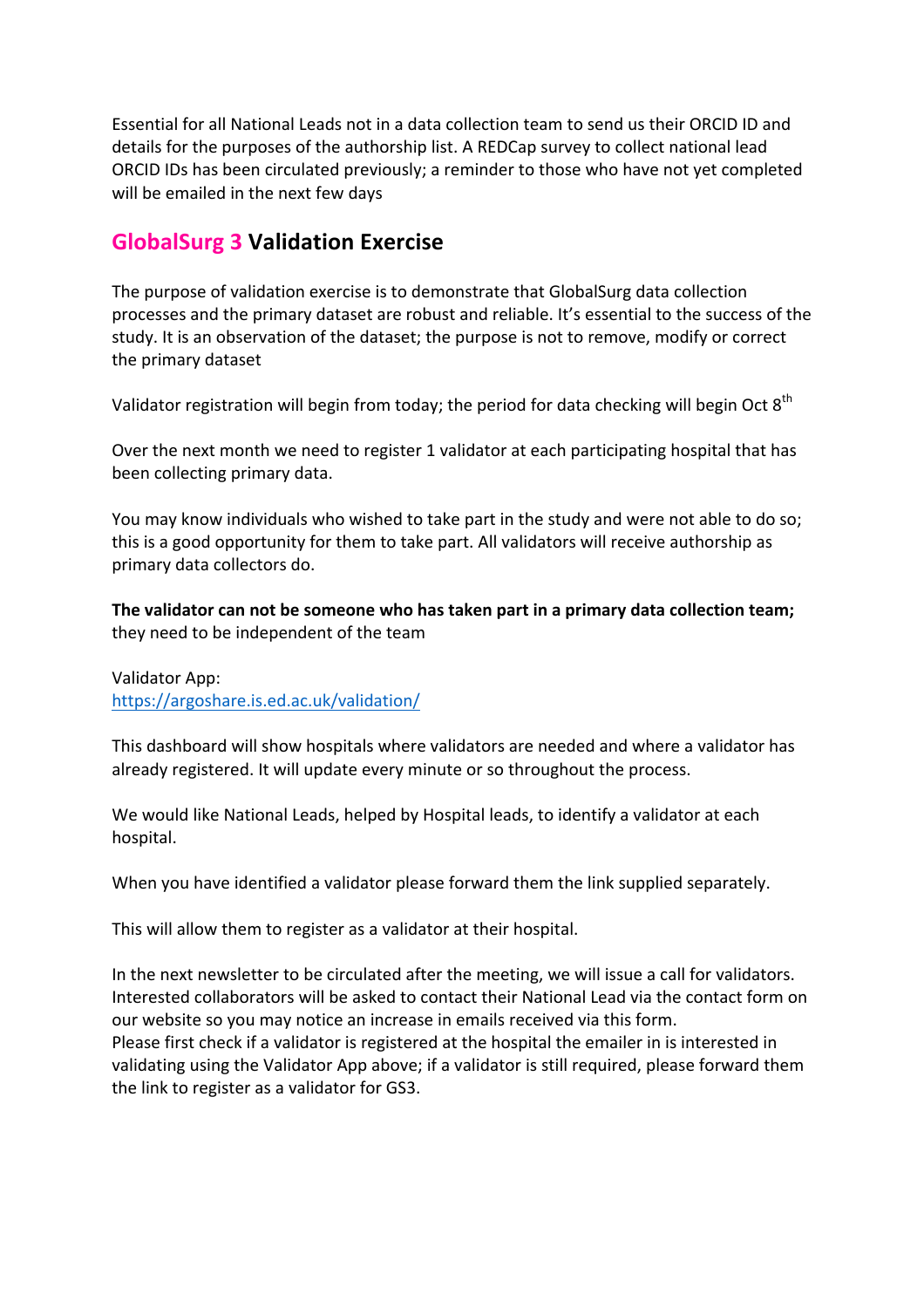The validation study has 2 main aims:

- 1. Case ascertainment to ensure all the patients that should have been included at a given hospital have been, and to sure no patients that should have been excluded have been included
- 2. Check a small number of variable are entered correctly please see validation guide for details of the variables to be checked

This should be relatively straightforward and we hope the processes are more streamlined than was used in GlobalSurg 2.

Once a validator has registered, they will receive a log in for a REDCap account that will contain all the data they need to validate. There is a facility for validators to tell us additional information such as there is no reason to believe the data is wrong but we can no longer find the records, for example if they are on a patient-held record.

We understand this part of the study is difficult for everyone, but we are blazing the trail with validation of this type of large cohort study and journals are beginnined to recognize this. GS2 almost certainly would not have been accepted by a Lancet journal without the validation exercise.

The validation user guide will be circulated to all National Leads after the meeting. It is currently only available in English  $-$  it has not been translated into the 12 languages the main protocol is available in. If translationals would help, please let us know and we will look into having the user guide translated.

Validator log in details will not be available immediately after registration forms are received. There may be a delay of a few weeks. We anticipate that the first validator accounts will be available from October 8<sup>th</sup>

Please let us know how we can help you achieve the validation study  $-$  it is the most difficult aspect of the study and we are very aware of this! For example, if you have feedback or questions on the National Leads  $app$  – any extra information you need to see on the app let us know. We can also help support National Leads with many registrations in their country for example, combining all the email addresses of the teams to ease communications.

Thank you again for everyone for all your hard work on GlobalSurg 3 and good luck with validation study. We will organize the next National leads meeting soon and in the mean time please send us any questions to enquiry@globalsurg.org

#### **Questions arising from the meeting**

Q: *I It possible to have 2 validators at a big hospital?* 

A: We do not currently have systems for this. The validation methodology describes that we will only validate 1, randomly selected, 4-week period at each hospital. If a hospital has collected all 7 months of data from April to October, just one of these months will be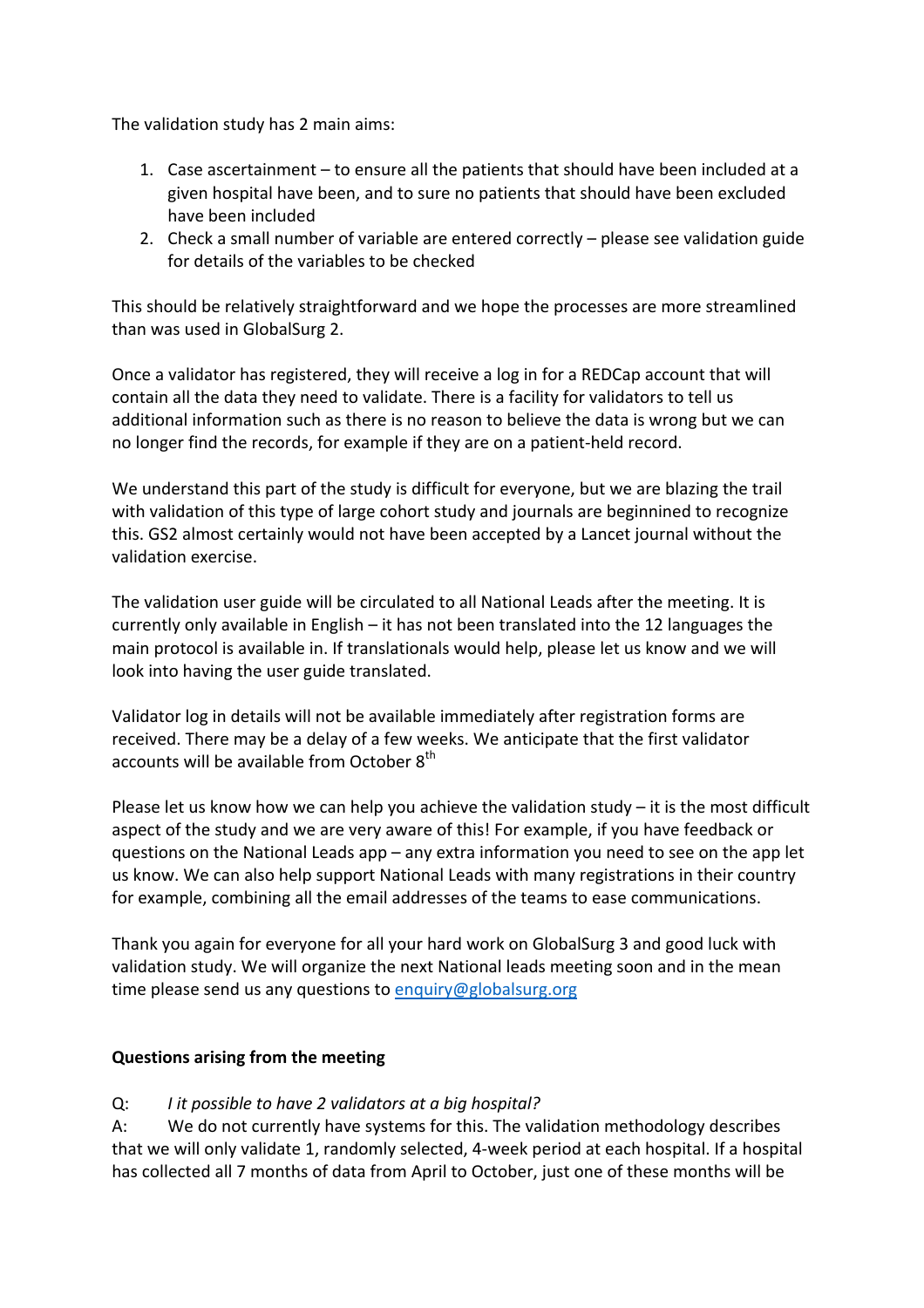selected for validation; for hospitals only collecting 1 month of data, that is the month that will be validated.

Therefore, the workload should be similar despite the hospital size  $-$  ie 1 month of data for checking.

However, we can discuss on a case-by-case basis if 2 validators are required

#### Q: What is the proportion of patients that will be validated?

A: It is 1 month, rather than a portion. If the hospital has only collected 1 month, it will be all patients; if they have collected all 7 months, it will be  $1/7^{\text{th}}$ 

# Q: *Will all patients collected during that month be checked?*

A: Yes  $-$  it's all of the patients rather than a subset. But not every variable for each patient

## Q: *Are all data points to be validated?*

A: No – there are 5 data points to be validated. These are detailed in the validation user guide. Only a small number of variable will be checked to give a balance robustness and making the process overly burdensome for validators

#### Q: *We have only 2 small hospitals taking part in my country; can a single validator validate both hospitals?*

A: This may be possible. Please email enquiry@globalsurg.org to discuss this possibility. There are some technical challenges as when the validator logs in they will see the data they need to validate and it's only possible to see one hospital's data at once. We will look for a solution in this scenario

Q: Will records need to be accessed again? Will we need to re-apply for separate ethics? A: The validation study is described in the protocol, there is no separate validation study protocol, therefore it is anticipated that ethics approvals for the study will also cover the validation part of the study.

## Q: If a validator can't be found for a particular centre, will the primary data have to be *remove from the final analyses?*

A: It's really important that **every** centre is validated. We haven't made it a strict rule that un-validated data will be removed, but please consider that validation is essential as described in the protocol.

We are aware it is very difficult and generates more work at the end of the study. However, it was one of the main reasons GlobalSurg 2 was accepted by a Lancet journal and almost certainly would not have been accepted without validation

# Q: *When will validation take place?*

A: Validation registration will take place from September  $18<sup>th</sup>$ . Validation accounts containing data will be available from Oct  $8<sup>th</sup>$ . Validation for those centres collecting data in the final month of the project can not take place until Dec (following entry of 30-day followup data collected in Nov). The validation study will remain open until February 2019 to allow validation at these centres